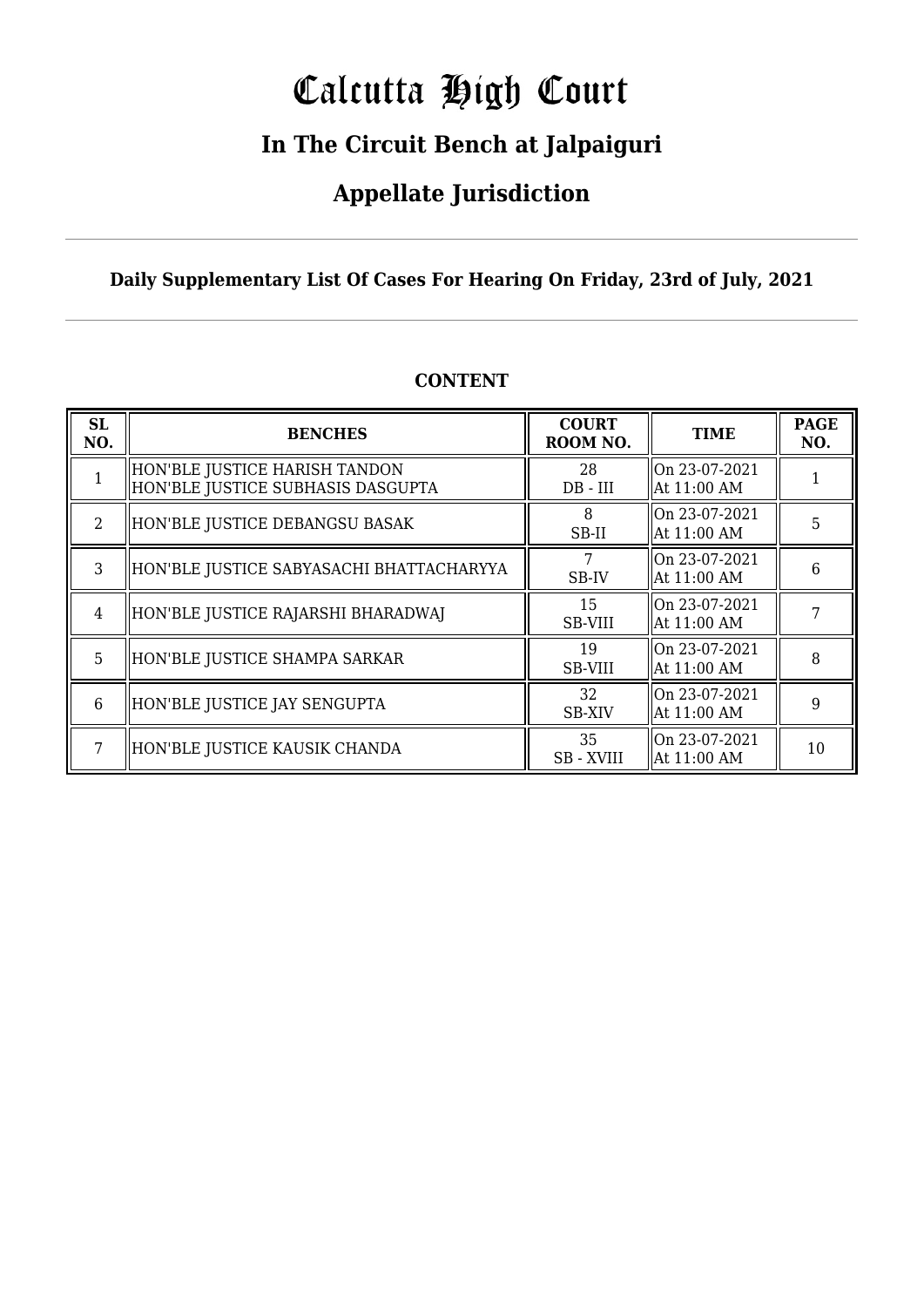

**DAILY CAUSELIST For Friday The 23rd July 2021**

**COURT NO. 28**

**DIVISION BENCH (DB - III)**

**AT 11:00 AM**

### **HON'BLE JUSTICE HARISH TANDON HON'BLE JUSTICE SUBHASIS DASGUPTA**

**(VIA VIDEO CONFERENCE)**

#### **FROM PRINCIPAL BENCH**

#### **NOTE : IF THE PETITIONER DOES NOT APPEAR UNDER THE HEADING "FOR ORDER", THE SAME WILL BE DISMISSED**

#### **FOR ORDERS**

|              |                              | טונעטונט ו                                                                                         |                                        |  |
|--------------|------------------------------|----------------------------------------------------------------------------------------------------|----------------------------------------|--|
| $\mathbf{1}$ | CRM/405/2021<br>(26.07.2021) | SURABHI JAIN AND ORS<br>VS<br>THE STATE OF WEST<br><b>BENGAL</b>                                   | SIDHI SETHIA                           |  |
|              | IA NO: CRAN/1/2021           |                                                                                                    |                                        |  |
|              |                              | <b>APPLICATION FOR ANTICIPATORY BAIL</b>                                                           |                                        |  |
| 2            | CRM/664/2021                 | MD. ANWARUL SHEIKH<br>AND ORS<br><b>VS</b><br>THE STATE OF WEST<br>BENGAL                          | JAYDEEP KANTA<br><b>BHOWMIK</b>        |  |
| 3            | CRM/700/2021                 | GOVINDA SARKAR @<br>GOVINDA KIRTANIA AND<br><b>ORS</b><br><b>VS</b><br>THE STATE OF WEST<br>BENGAL | JAYDEEP KANTA<br><b>BHOWMIK</b>        |  |
| 4            | CRM/708/2021                 | <b>BISWAJIT KIRTANIA</b><br><b>VS</b><br>THE STATE OF WEST<br><b>BENGAL</b>                        | <b>JAYDEEP KANTA</b><br><b>BHOWMIK</b> |  |
| 5            | CRM/709/2021                 | SUREN CHANDRA ROY @<br><b>SUREN ROY AND ORS</b><br><b>VS</b><br>THE STATE OF WEST<br><b>BENGAL</b> | JAYDEEP KANTA<br><b>BHOWMIK</b>        |  |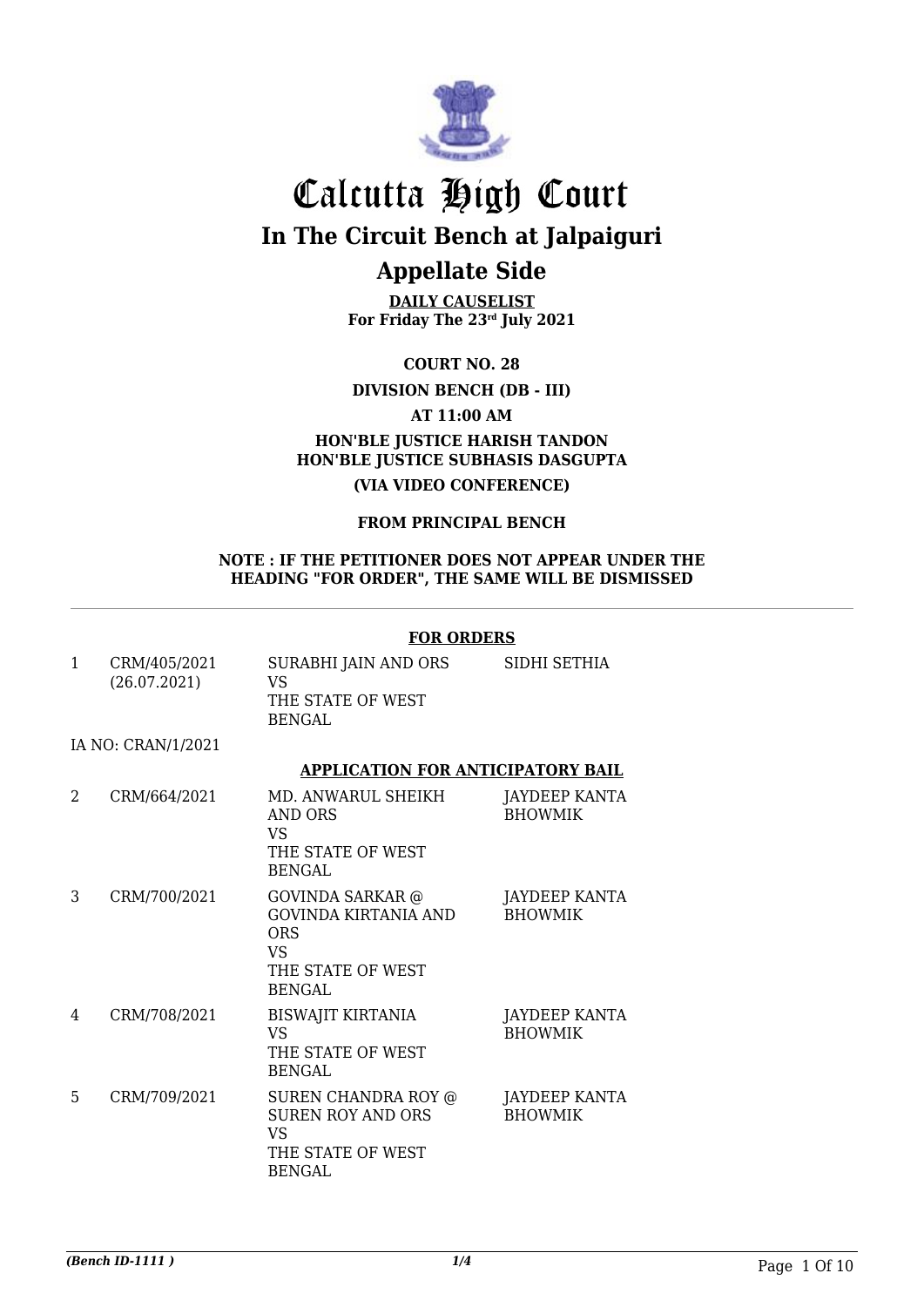| 6  | CRM/710/2021       | SURANJIT SARKAR<br><b>VS</b><br>State of West Bengal                                | <b>KUSHAL KUMAR</b><br><b>MUKHERJEE</b> |
|----|--------------------|-------------------------------------------------------------------------------------|-----------------------------------------|
| 7  | CRM/711/2021       | KIRAN CHANDRA HALDAR<br>@ KIRAN HALDAR<br><b>VS</b><br>State of West Bengal         | <b>SHAHAN SHAH</b>                      |
| 8  | CRM/714/2021       | <b>MADHABI DAS</b><br><b>VS</b><br>STATE OF WEST BENGAL                             | <b>JAYANT KUMAR</b><br><b>SINGH</b>     |
| 9  | CRM/717/2021       | <b>MANIK SEN</b><br><b>VS</b><br>THE STATE OF WEST<br><b>BENGAL</b>                 | MADHUSHRI DUTTA                         |
| 10 | CRM/724/2021       | ARJUN SARKAR<br><b>VS</b><br>State of West Bengal                                   | RATAN CHANDRA<br><b>ROY</b>             |
| 11 | CRM/726/2021       | <b>AKKES ALI@AKKESH SEKH</b><br><b>AND ORS</b><br><b>VS</b><br>State of West Bengal | RATAN CHANDRA<br><b>ROY</b>             |
| 12 | CRM/732/2021       | FULBAR SEKH@FULBAR ALI<br><b>AND ORS</b><br><b>VS</b><br>State of West Bengal       | RATAN CHANDRA<br><b>ROY</b>             |
| 13 | CRM/733/2021       | <b>JUGAL SARKAR</b><br><b>VS</b><br>THE STATE OF WEST<br><b>BENGAL</b>              | <b>JAYDEEP KANTA</b><br><b>BHOWMIK</b>  |
| 14 | CRM/754/2021       | <b>AJAY SARKAR</b><br><b>VS</b><br>State of West Bengal                             | <b>ARINDAM SEN</b>                      |
| 15 | CRM/761/2021       | ASHIM KIRTANIYA AND<br>ANR<br><b>VS</b><br>State of West Bengal                     | <b>JEENIA RUDRA</b>                     |
| 16 | CRM/764/2021       | RATUL MALAKAR<br><b>VS</b><br>State of West Bengal                                  | <b>SANANDA</b><br><b>BHATTACHARYYA</b>  |
|    |                    | <b>APPLICATION FOR BAIL</b>                                                         |                                         |
| 17 | CRM/563/2021       | UJJAL SARKAR<br><b>VS</b><br>THE STATE OF WEST<br><b>BENGAL</b>                     | <b>HILLOL SAHA</b><br>PODDER            |
|    | IA NO: CRAN/1/2021 |                                                                                     |                                         |
| 18 | CRM/649/2021       | ANANTA RAY                                                                          | SANTANU MAJI                            |
|    |                    | <b>VS</b><br>THE STATE OF WEST<br><b>BENGAL</b>                                     |                                         |
| 19 | CRM/669/2021       | MUKESH KUMAR THAKUR<br><b>VS</b><br>STATE OF WEST BENGAL                            | DEBORSHI DHAR                           |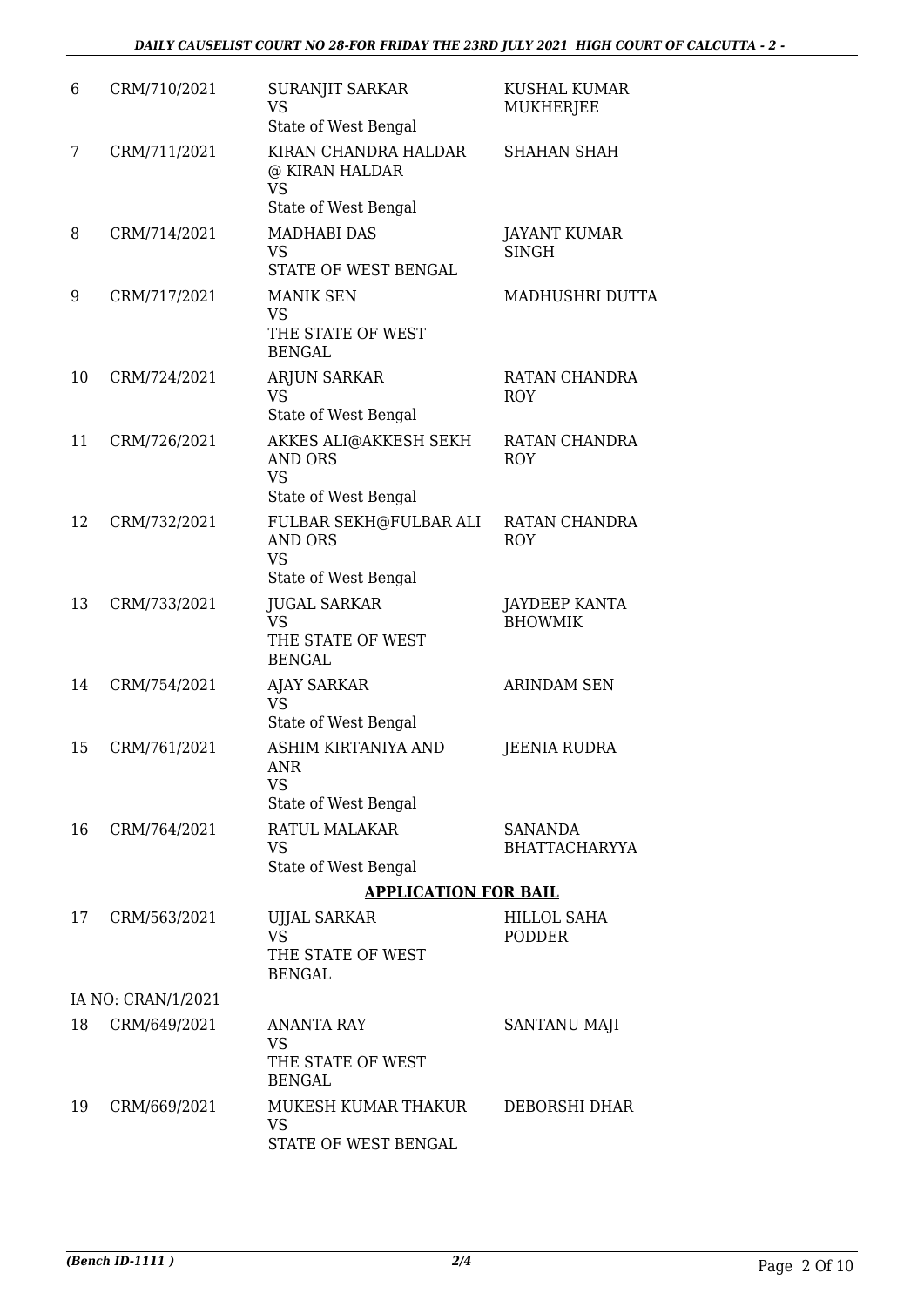| 20 | CRM/673/2021 | <b>BISHAL KUJUR</b><br><b>VS</b><br>THE STATE OF WEST<br><b>BENGAL</b>                  | <b>JAYDEEP KANTA</b><br><b>BHOWMIK</b> |
|----|--------------|-----------------------------------------------------------------------------------------|----------------------------------------|
| 21 | CRM/684/2021 | MD. NIJAMUDDIN SAYYED<br><b>VS</b><br>THE STATE OF WEST<br><b>BENGAL</b>                | <b>ANIRUDDHA BISWAS</b>                |
| 22 | CRM/690/2021 | <b>LALAN ROY</b><br><b>VS</b><br>State of West Bengal                                   | <b>ABHIJIT GANGULY</b>                 |
| 23 | CRM/695/2021 | RABINDAR SINGH AND ANR<br><b>VS</b><br>THE STATE OF WEST<br><b>BENGAL</b>               | <b>SUBHASISH MISRA</b>                 |
| 24 | CRM/696/2021 | NARAYAN MANDAL<br><b>VS</b><br>THE STATE OF WEST<br><b>BENGAL</b>                       | <b>SUBHASISH MISRA</b>                 |
| 25 | CRM/704/2021 | NAIMUL HAQUE @ ALI @<br>NAIMUL ISLAM<br><b>VS</b><br>THE STATE OF WEST<br><b>BENGAL</b> | <b>JAYDEEP KANTA</b><br><b>BHOWMIK</b> |
| 26 | CRM/705/2021 | <b>SAHIN MIA</b><br><b>VS</b><br>THE STATE OF WEST<br><b>BENGAL</b>                     | <b>HILLOL SAHA</b><br><b>PODDER</b>    |
| 27 | CRM/706/2021 | <b>MOMINUR MIA</b><br><b>VS</b><br>THE STATE OF WEST<br><b>BENGAL</b>                   | <b>HILLOL SAHA</b><br><b>PODDER</b>    |
| 28 | CRM/716/2021 | RAJ KUMAR SHA AND ANR<br><b>VS</b><br>THE STATE OF WEST<br><b>BENGAL</b>                | <b>SANTANU MAJI</b>                    |
| 29 | CRM/718/2021 | CHOTTON ROY @<br>CHHOTON ROY<br><b>VS</b><br>THE STATE OF WEST<br><b>BENGAL</b>         | JEENIA RUDRA                           |
| 30 | CRM/722/2021 | RAJESH MUNDA @ GUTTU<br><b>VS</b><br>THE STATE OF WEST<br><b>BENGAL</b>                 | <b>ARIJIT GHOSH</b>                    |
| 31 | CRM/723/2021 | <b>GOPI BAL</b><br><b>VS</b><br>State of West Bengal                                    | RANJIT SINGH                           |
| 32 | CRM/725/2021 | <b>ANIK</b><br>CHAKRABORTY@BABAI<br><b>VS</b><br>State of West Bengal                   | RATAN CHANDRA<br><b>ROY</b>            |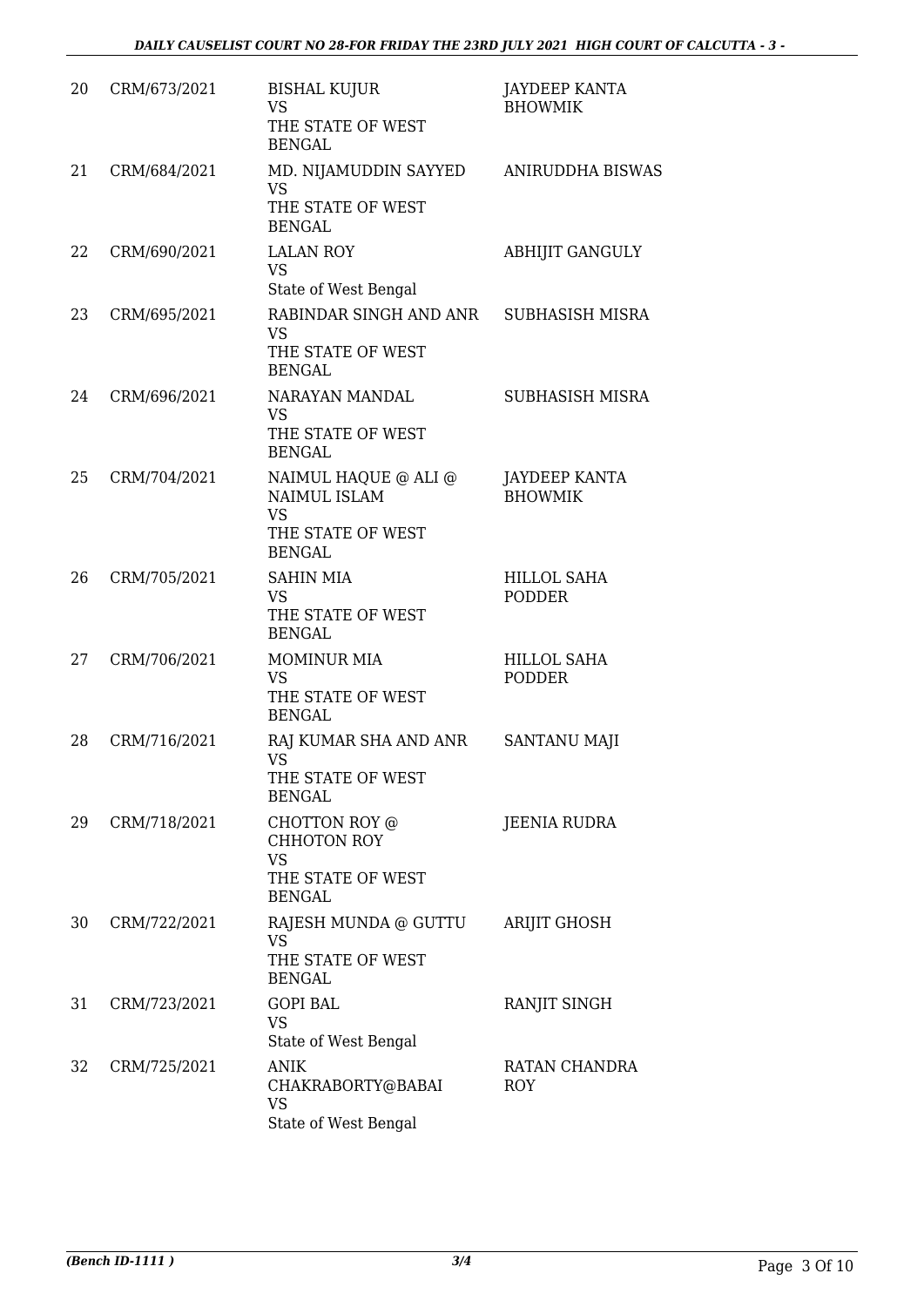| 33 | CRM/748/2021                      | RANJAN ROY AND ANR<br><b>VS</b><br>State of West Bengal                                   | <b>NASER ALI</b>                                               |
|----|-----------------------------------|-------------------------------------------------------------------------------------------|----------------------------------------------------------------|
| 34 | CRM/749/2021                      | <b>SUJAN BARMAN ALIAS</b><br><b>SUJAN ROY BARMAN</b><br><b>VS</b><br>State of West Bengal | <b>SABIR ALI</b>                                               |
|    |                                   | <b>APPLICATION</b>                                                                        |                                                                |
| 35 |                                   | IA NO. CRAN/1/2021 BANI BANERJEE AND ORS<br><b>Vs</b><br>THE STATE OF WEST                | <b>HILLOL SAHA</b><br>PODDER<br><b>HILLOL SAHA</b>             |
|    | In CRM/292/2021                   | <b>BENGAL</b>                                                                             | <b>PODDER</b>                                                  |
| 36 | IA NO. CRAN/1/2021 SAHEB ALI      | <b>Vs</b>                                                                                 | <b>SUMAN SEHANABIS</b><br>(MANDAL)                             |
|    | In CRM/458/2021                   | THE STATE OF WEST<br><b>BENGAL</b>                                                        | <b>SUMAN SEHANABIS</b><br>(MANDAL)                             |
| 37 |                                   | IA NO. CRAN/1/2021 SOHONLAL AND ANR<br><b>Vs</b><br>THE STATE OF WEST                     | <b>JAYDEEP KANTA</b><br><b>BHOWMIK</b><br><b>JAYDEEP KANTA</b> |
|    | In CRM/479/2021                   | <b>BENGAL</b>                                                                             | <b>BHOWMIK</b>                                                 |
| 38 |                                   | IA NO. CRAN/1/2021 RAMESH MANJU BISHNOI@<br>RAMESH MANJU BISHNOY@<br>RAMESH KUMAR BISHNOI | PRITAM ROY<br>PRITAM ROY                                       |
|    | In CRM/497/2021                   | <b>Vs</b><br>THE STATE OF WEST<br><b>BENGAL</b>                                           |                                                                |
| 39 | IA NO. CRAN/1/2021 RUSTOM MIAH    | Vs<br>THE STATE OF WEST                                                                   | <b>ARUSHI RATHORE</b><br><b>ARUSHI RATHORE</b>                 |
|    | In CRM/509/2021                   | <b>BENGAL</b>                                                                             |                                                                |
| 40 | IA NO. CRAN/2/2021 CHANDAN LASKAR | Vs<br>THE STATE OF WEST                                                                   | <b>SUBHASISH MISRA</b><br>SUBHASISH MISRA                      |
|    | In CRM/579/2021                   | <b>BENGAL</b>                                                                             |                                                                |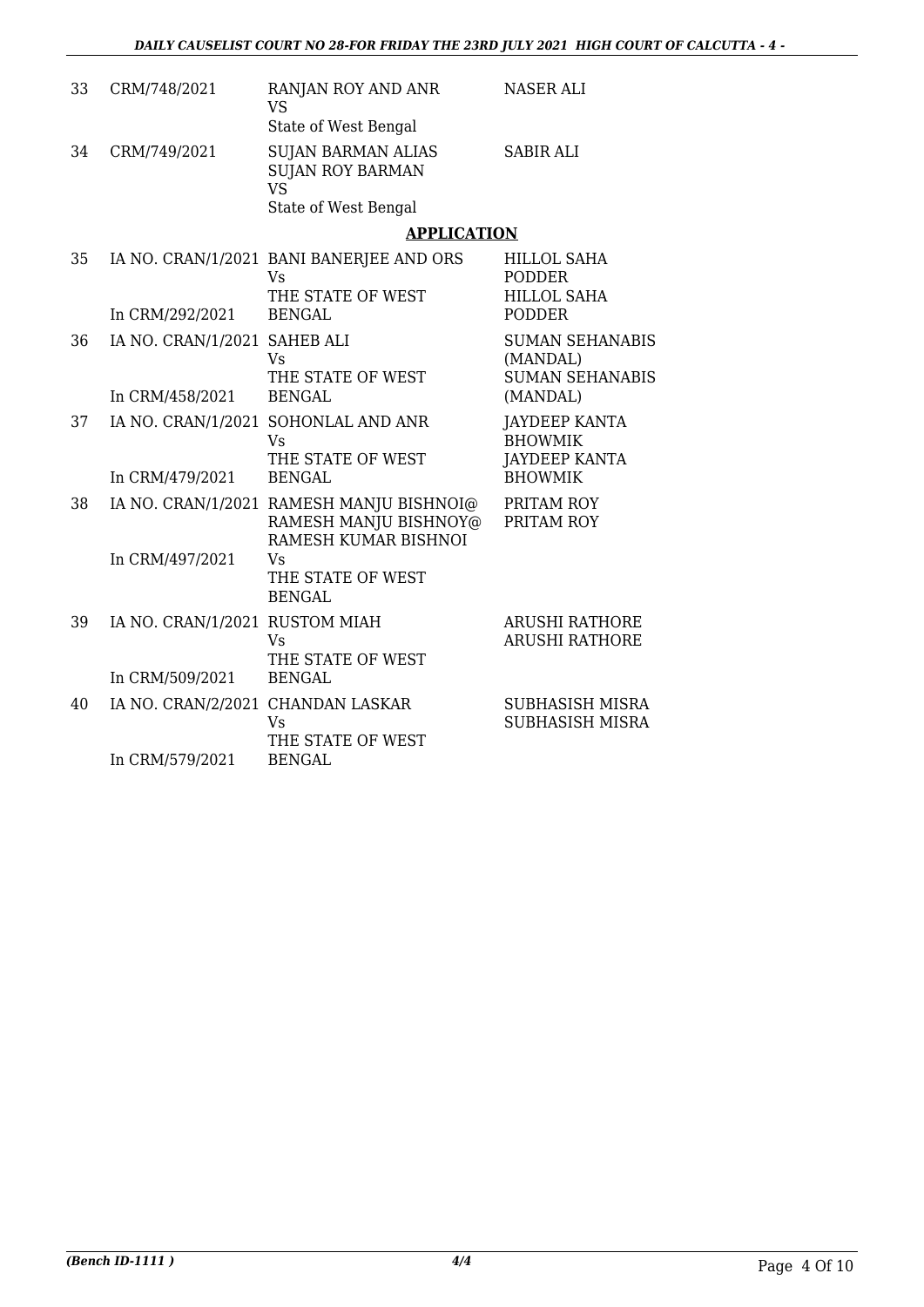

**DAILY CAUSELIST For Friday The 23rd July 2021**

**COURT NO. 8 SINGLE BENCH (SB-II) AT 11:00 AM HON'BLE JUSTICE DEBANGSU BASAK (VIA VIDEO CONFERENCE)**

**FROM PRINCIPAL BENCH**

#### **MOTION**

1 WPA/1111/2021 NITAI SARKAR

VS STATE OF WEST BENGAL AND ORS.

JAGRITI MISHRA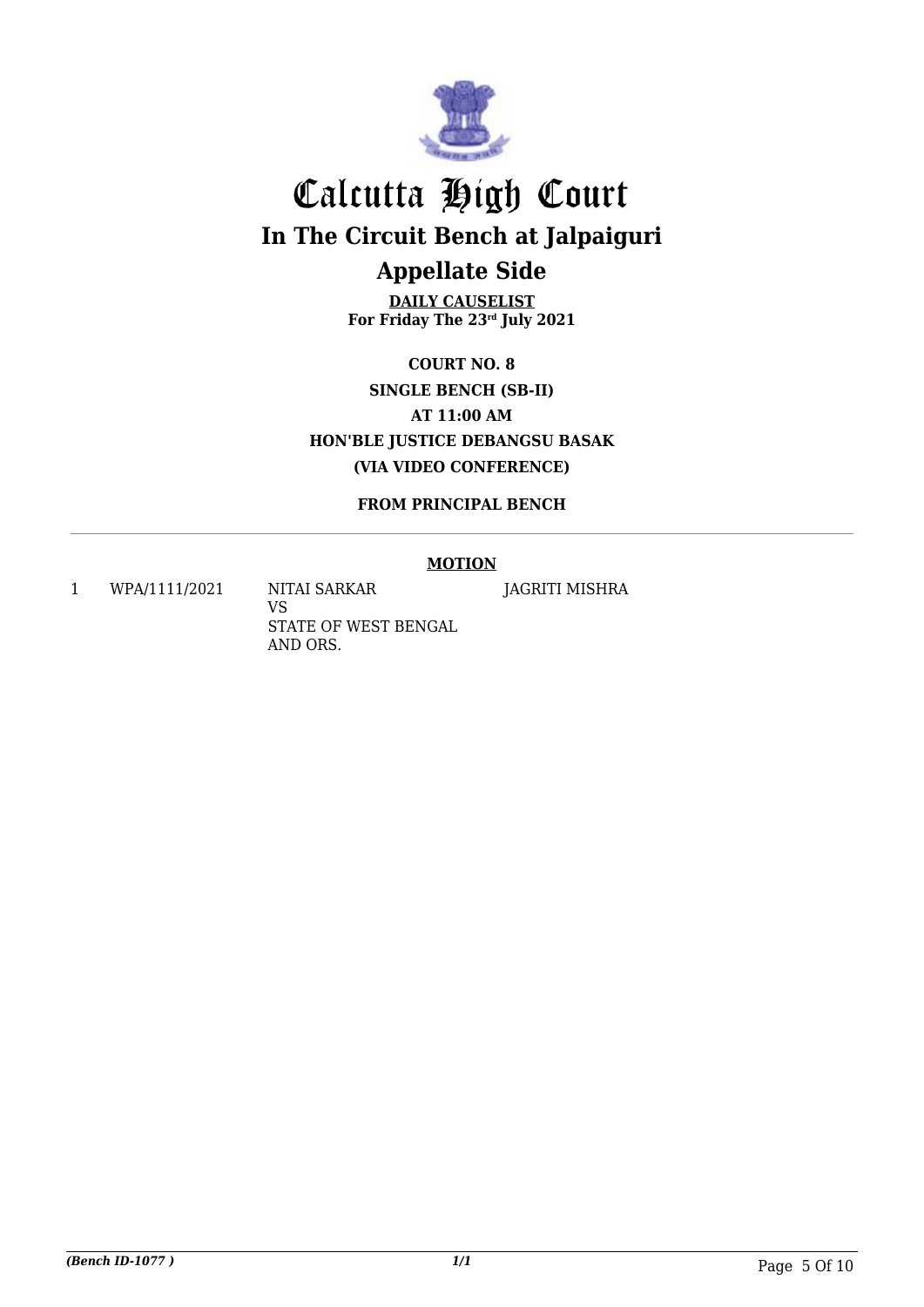

**DAILY CAUSELIST For Friday The 23rd July 2021**

**COURT NO. 7**

**SINGLE BENCH (SB-IV)**

**AT 11:00 AM**

**HON'BLE JUSTICE SABYASACHI BHATTACHARYYA (VIA VIDEO CONFERENCE)**

#### **FROM PRINCIPAL BENCH**

#### **CIRCUIT BENCH MATTERS WILL BE TAKEN UP AFTER COMPLETION OF CALCUTTA HIGH COURT, APPELLATE SIDE MATTERS**

#### **CIVIL MOTION**

|   | CO/64/2021 | MITALI ROY GUHA<br>VS<br>MIHIR GUHA AND ORS                                           | DEBORSHI DHAR           |
|---|------------|---------------------------------------------------------------------------------------|-------------------------|
| 2 | CO/65/2021 | KOUSHIK DE SARKAR<br>VS<br>SURANJANA DE SARKAR                                        | <b>PRANTICK GHOSH</b>   |
| 3 | CO/66/2021 | M/S MANA ENTERPRISE<br><b>AND ORS</b><br>VS<br>PUNJAB NATIONAL BANK<br><b>AND ANR</b> | AJIT KUMAR MISHRA       |
| 4 | CO/68/2021 | <b>JAGADISH SEN</b><br>VS<br><b>FATING BARMAN</b>                                     | SAPTARSHI KUMAR<br>MAI. |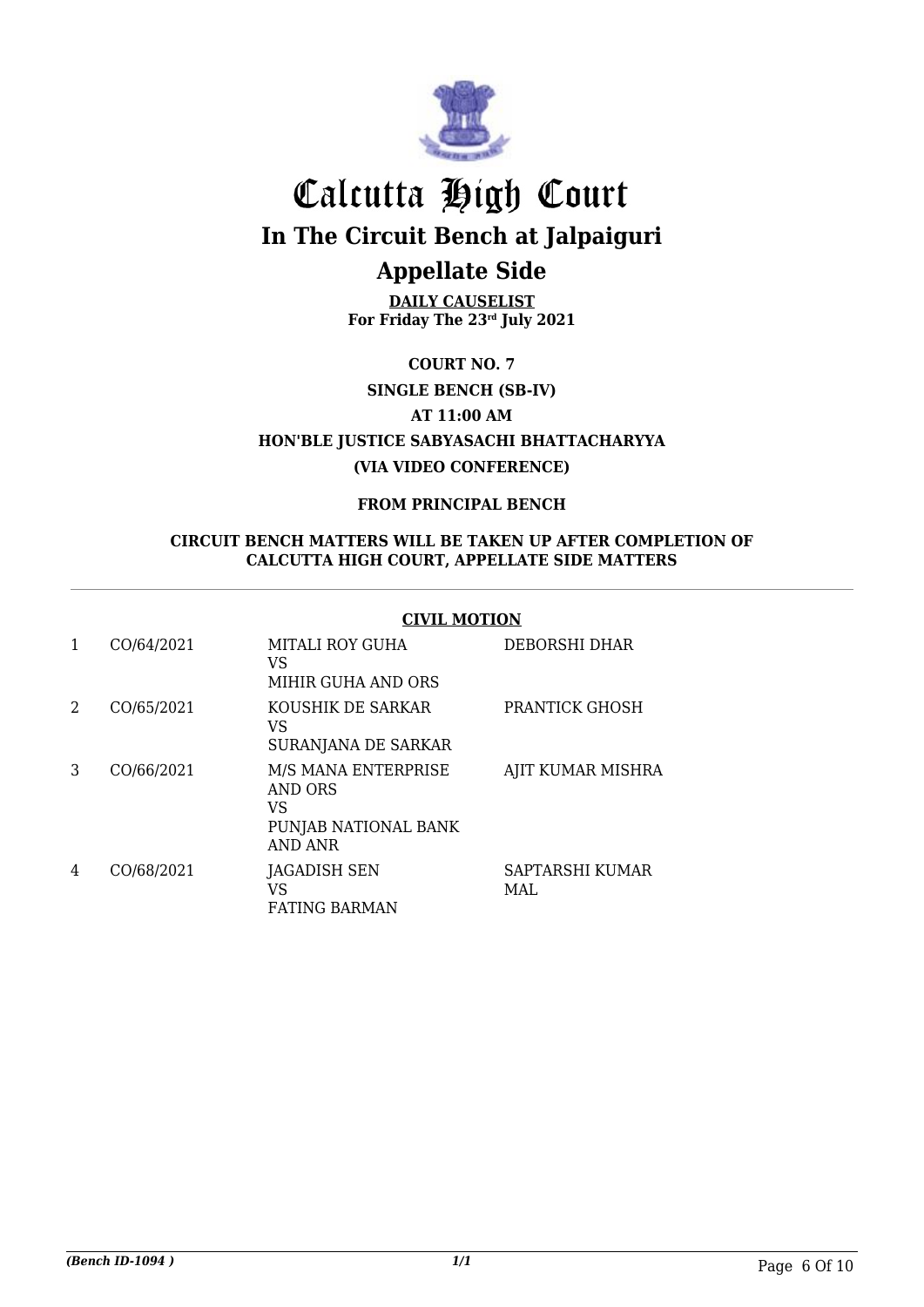

**DAILY CAUSELIST For Friday The 23rd July 2021**

**COURT NO. 15 SINGLE BENCH (SB-VIII) AT 11:00 AM HON'BLE JUSTICE RAJARSHI BHARADWAJ (VIA VIDEO CONFERENCE)**

### **FROM PRINCIPAL BENCH**

#### **MOTION**

| 1 | WPA/1093/2021 | DEVENDRA AND ORS<br>VS<br>Union of India          | JAGRITI MISHRA  |
|---|---------------|---------------------------------------------------|-----------------|
| 2 | WPA/1095/2021 | SUDESH SINGH AND ORS<br>VS<br>Union of India      | JAGRITI MISHRA  |
| 3 | WPA/1098/2021 | RANJAN KUMAR SAHA<br>VS<br>Union of India AND ORS | PRATIK MAJUMDER |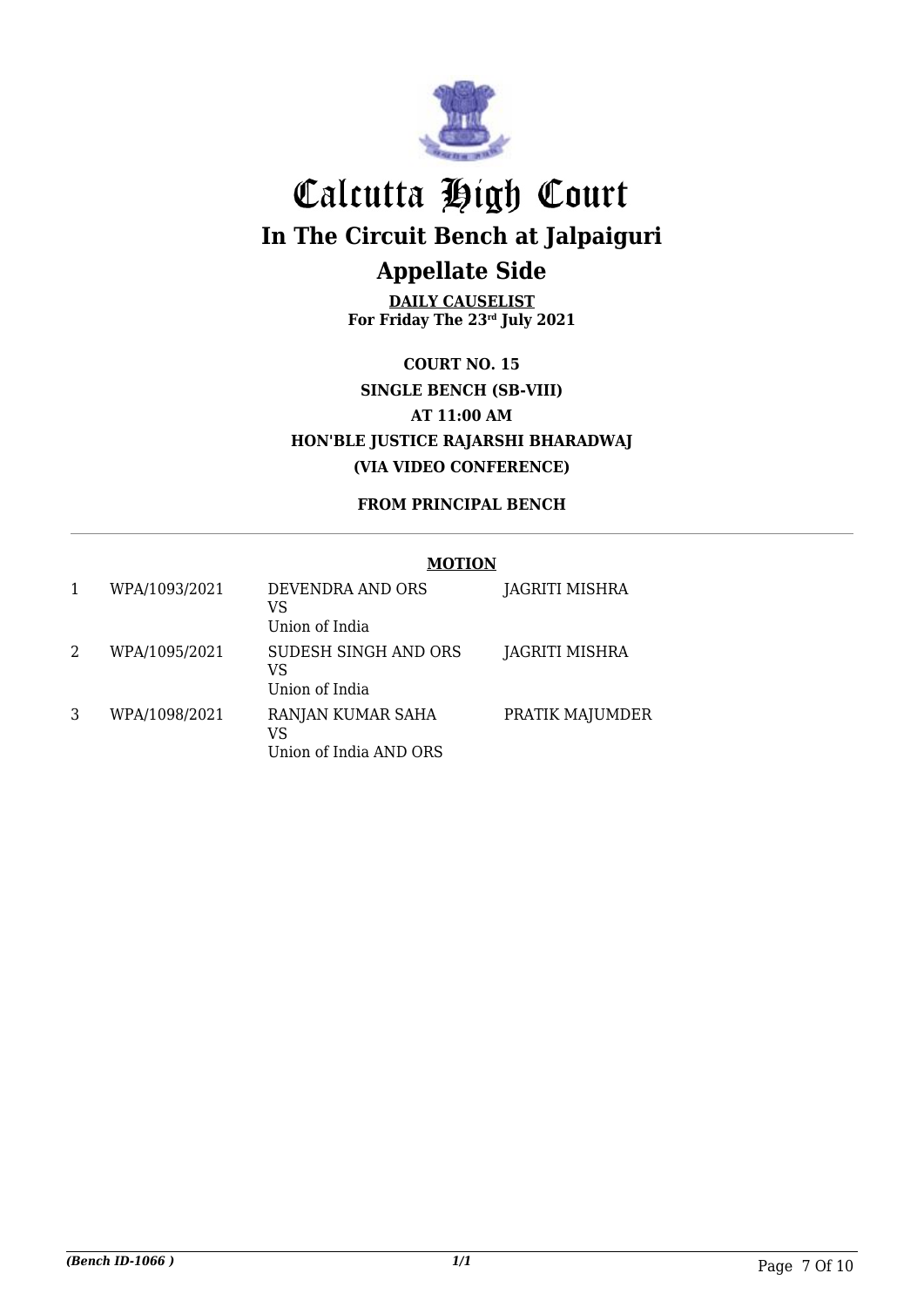

**DAILY CAUSELIST For Friday The 23rd July 2021**

**COURT NO. 19 SINGLE BENCH (SB-VIII) AT 11:00 AM HON'BLE JUSTICE SHAMPA SARKAR (VIA VIDEO CONFERENCE)**

**FROM PRINCIPAL BENCH**

#### **MOTION**

| 1 | WPA/1097/2021 | CHANDAN KUMAR GUPTA<br>AND ORS<br>VS<br>STATE OF WEST BENGAL<br>AND ORS.                                                                           | DIPA<br>BHATTACHARYYA               |
|---|---------------|----------------------------------------------------------------------------------------------------------------------------------------------------|-------------------------------------|
| 2 | WPA/1101/2021 | MANCHHUR ALI MIYA<br>@MANCHUR ALI<br>VS<br>STATE OF WEST BENGAL<br>AND ORS.                                                                        | <b>SOMESH KUMAR</b><br><b>GHOSH</b> |
| 3 | WPA/1102/2021 | THE COMMITTEE FOR<br>DEVELOPMENT OF<br>PROPERTIES REP BY ITS<br>CHAIRKAN SRI NITAI DAS<br>AND ANR<br>VS<br>THE COOCH BEHAR<br>MUNICIPALITY AND ORS | PRODYOT KUMAR<br><b>ROY</b>         |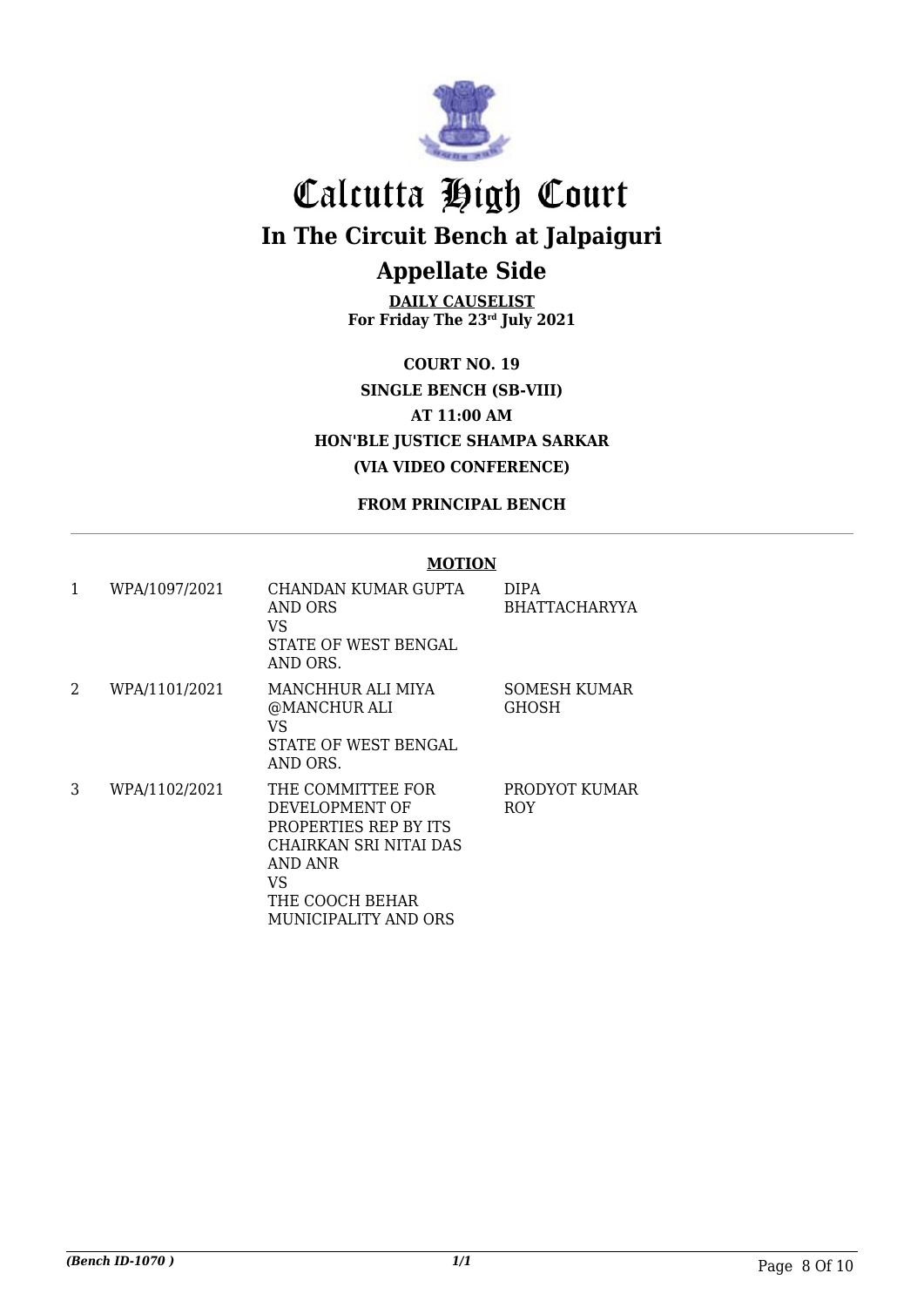

**DAILY CAUSELIST For Friday The 23rd July 2021**

**COURT NO. 32 SINGLE BENCH (SB-XIV) AT 11:00 AM HON'BLE JUSTICE JAY SENGUPTA (VIA VIDEO CONFERENCE)**

**FROM PRINCIPAL BENCH**

#### **TO BE MENTIONED**

|                 | IA NO. CAN/1/2021 COOCH BEHAR CENTRAL |               |
|-----------------|---------------------------------------|---------------|
|                 | <b>FISHERMANS CO-</b>                 | PRODYOT KUMAR |
|                 | OPERATIVE SOCIETY                     | <b>ROY</b>    |
| In WPA/739/2019 | LIMITED AND ANR                       |               |
|                 | Vs                                    |               |
|                 | THE ARCS, COOCH BEHAR,                |               |
|                 | REGISTRAR OF CO-                      |               |
|                 | <b>OPERATIVE SOCIETIES AND</b>        |               |
|                 | ORS                                   |               |
|                 |                                       |               |